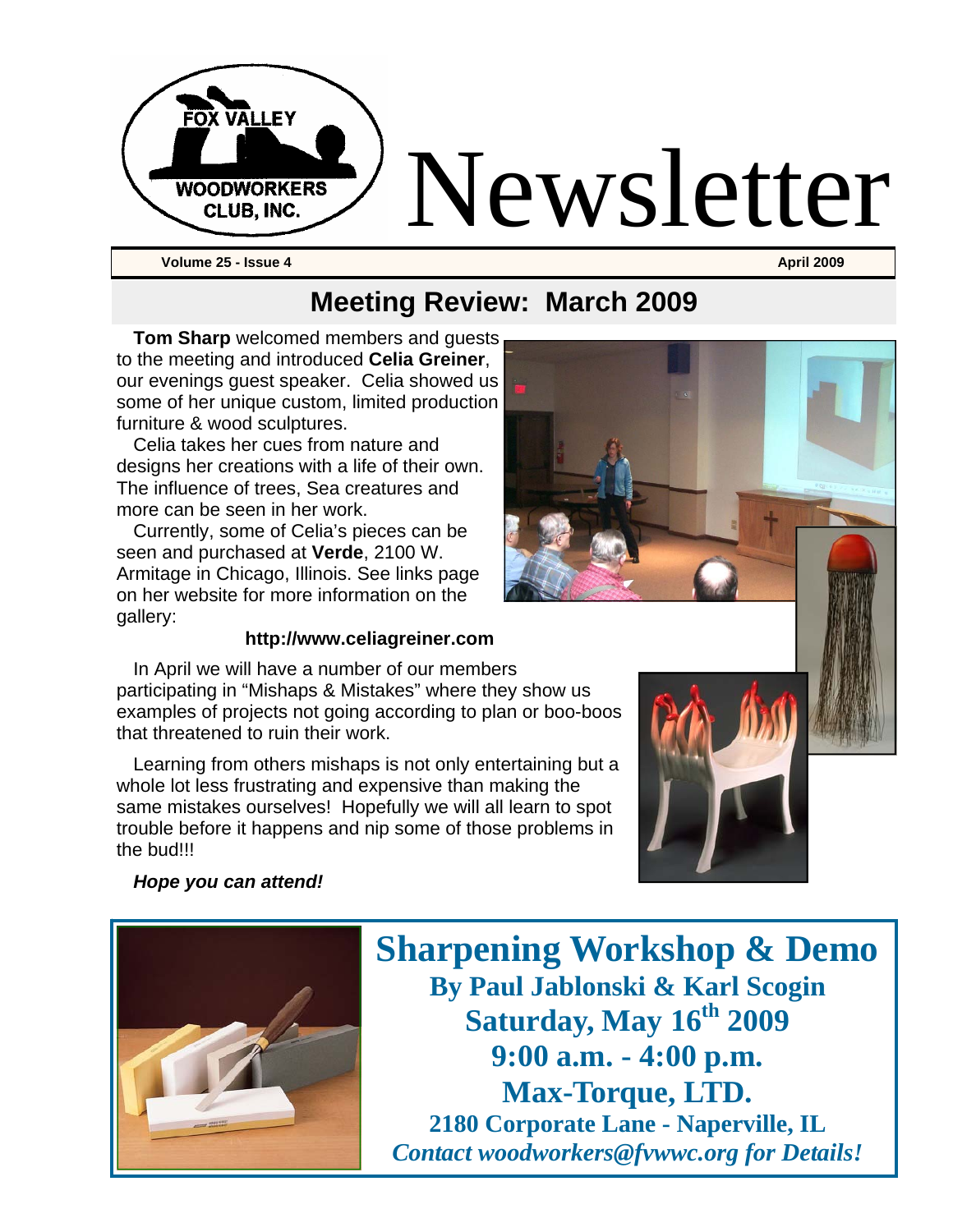| <b>FVWWC Events Calendar</b>                                                                                                                                                                                                                                                 |  |  |
|------------------------------------------------------------------------------------------------------------------------------------------------------------------------------------------------------------------------------------------------------------------------------|--|--|
| <b>ril Fool's</b><br>av!                                                                                                                                                                                                                                                     |  |  |
| Apr 7th  Tue  6:00 p.m FVWWC Shopsmith SIG Meets                                                                                                                                                                                                                             |  |  |
| Apr 7th  Tue  6:30 p.m.  FVWWC Hand Tool SIG Meets                                                                                                                                                                                                                           |  |  |
| Apr 7th  Tue  7:30 p.m.  FVWWC General Meeting: Ever<br>popular "Mishaps and Mistakes"<br>where various members tell tales<br>of things that did not go quite as<br>plannedAnd, sometimes, how<br>they managed to save the project!                                          |  |  |
| Apr 15thWed9:00 a.m FVWWC's Breakfast Club: Red<br>Apple Restaurant, 414 S Schmale<br>Rd, Carol Stream - You're Invited<br>- Just ask for us by name!!!                                                                                                                      |  |  |
| May 5th  Tue  6:00 p.m FVWWC Shopsmith SIG Meets                                                                                                                                                                                                                             |  |  |
| May 5th  Tue  6:30 p.m.  FVWWC Hand Tool SIG Meets                                                                                                                                                                                                                           |  |  |
| May 5th  Tue  7:30 p.m TBA                                                                                                                                                                                                                                                   |  |  |
| May 15th  Sat  9:00 a.m.  Sharpening Workshop: Paul<br>Jablonski & Karl Scogin teach a<br>class on the correct sharpening<br>tools and techniques to get that<br>perfect edge! Members can sign<br>up at the meetings to participate<br>but remember, class size is limited! |  |  |

## **FVWWC Officers & Staff**

| woodworkers@fvwwc.org                    |                            |  |
|------------------------------------------|----------------------------|--|
| President                                | <b>Tom Sharp</b>           |  |
|                                          | thomas.sharp@sbcglobal.net |  |
| Past President  Ron Gilkerson            |                            |  |
|                                          | (630) 879-8756             |  |
|                                          | rongilker@hotmail.com      |  |
| Vice President  Matt Gauntt              |                            |  |
|                                          |                            |  |
|                                          |                            |  |
| Program Committee Robin Blair            |                            |  |
|                                          | blairr@saic.com            |  |
|                                          | <b>Ron Gilkerson</b>       |  |
|                                          | Doug Olson                 |  |
| Membership  Larry Maher                  |                            |  |
| Editor/Webmaster  Linda Christensen      |                            |  |
|                                          | woodworkers@fvwwc.org      |  |
| Library Committee  Dave Dockstader       |                            |  |
|                                          | <b>Rick Moss</b>           |  |
|                                          | <b>Tom Zillman</b>         |  |
| Raffles/Photographer Charlie Christensen |                            |  |
| Show & Tell MC  Matt Gauntt              |                            |  |
| Show Chairman  Mike Madden               |                            |  |
| Toy Drive/Club Logo Items Gail Madden    |                            |  |
| Member-at-Large  James Nellis            |                            |  |
| Audio/Visual Tech.  Robin Blair          |                            |  |
|                                          |                            |  |
|                                          |                            |  |
| Shopsmith SIG Chairman Dave Dockstader   |                            |  |
|                                          | (630) 851-8118             |  |
|                                          | sourceror@sbcglobal.net    |  |
| <b>Hand Tool SIG Chairmen</b>            | <b>Mike Brady</b>          |  |
|                                          | mbrady25@comcast.net       |  |
|                                          | <b>Mike Bridger</b>        |  |
|                                          | bridger.mike@gmail.com     |  |

# **FVWWC MONTHLY DRAWING**

## *WE HAVE OUR GOAL IN SIGHT!*

## **Special Drawing: Tormek T-7 Sharpening System**

Final tickets for the Special Drawing will be sold at the April meeting so make sure you get yours now! You do not have to be present to win the Special Raffle so do not hesitate to participate!

## **March Regular Monthly Drawing Winners:**

**Bosch 10v Screwdriver...................Steve Prucher Am/Ex \$25 Gift Cheque...................Larry Maher** 

In April we will have our usual variety of items to choose from for the monthly raffle.

*REMEMBER: These are "Member's ONLY" features to give our members more chances to win!* 

# **Charlie Christensen - FVWWC Raffle Chairman**

**2 FVWWC - PO BOX 1041 - BATAVIA, IL 60510-1041 2009**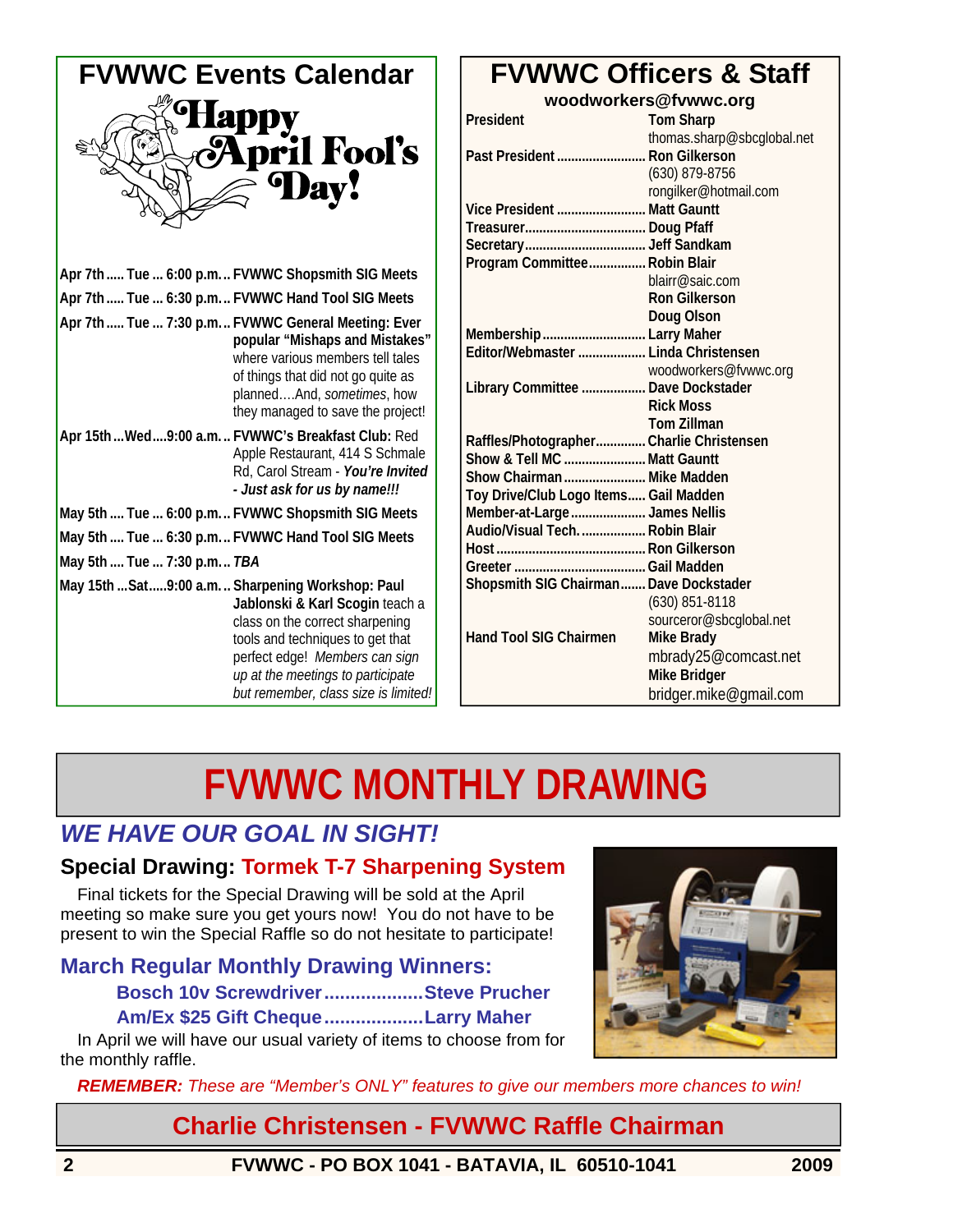## **FVWWC's Shopsmith SIG**

#### **Next Meeting: April 7, 2009**  *Please Note: New Time & Room*

Starting in April (April 7th to be exact), the **Shopsmith SIG** will be meeting at **6:00 pm** to 7:00 pm instead of 6:30.

This will give everyone a chance to mingle, check out the library or attend part of the Hand Tools SIG.

Good News! We are moving our meeting upstairs into our own room. No more crowding around that little table in the vestibule. There will be signs posted to point you in the right direction and an elevator is available for transport.

In **March** we were treated to a slide presentation by **Rick Ogren** about uses of a Shopsmith "Mini and the **Jacob Anderson** video about Shopsmith maintenance and repair. Jacob is a recognized expert in keeping the Shopsmith in tip-top condition and his video is widely praised as the last word in **Shopsmith** 

maintenance.

Meet experienced and resourceful Jacob and learn more about his love for Shopsmith at his new website:



#### **http://jacobs-repairshop.com**

In **April** we will be **discussing jigs and home-made Shopsmith accessories**, so members and guests are invited to bring their favorite Shopsmith attachment

(or pictures of it, if it is too big).

 Members and guests are invited to come join us for some wide-ranging discussions on everything Shopsmith.

**Dave Dockstader 630-851-8118 sourceror@sbcglobal.net**



## **FVWWC's Hand Tool SIG**

#### **Next Meeting: April 7, 2009**  *Please Note: New Meeting Room*

The **Hand Tool SIG** meets at 6:30, prior to the regular meeting at Bethany Lutheran.

Starting in **April** we will have our own space in the **Lower Level Conference Room** just off the vestibule. *(Watch for the signs!)* Remember that attendees are free to come and go during the meeting.

Anyone interested in the use of hand tools is welcome to join us for discussion of this fascinating area of woodworking. We will learn by sharing the experiences of using and caring for traditional hand tools.

Co-chair **Mike Bridger** will be away for the next few months, so anyone who has a particular topic or tool to discuss is invited to bring it to share with others. As always, bring your **Show and Tell** *(or Sell)* tools.

FVWWC members and guests are invited to stop by and join our group.

We currently focusing on the following upcoming hand tool related events:

**FVWWC Sharpening Workshop May 16th, 2009 Info at: woodworkers@fvwwc.org** 

**Lie-Nielsen Hand Tool Event May 1 - May 2, 2009 J. Miller Handcrafted Furniture**  1774 W. Lunt Ave. - Chicago, IL **http://www.lie-nielsen.com** 

**Woodworking in America August 14-16 Pheasant Run - St. Charles, IL www.woodworkinginamerica.com**

*Hope to see you in there!* 

**Mike Brady**  mbrady25@comcast.net

**Mike Bridger**  bridger.mike@gmail.com

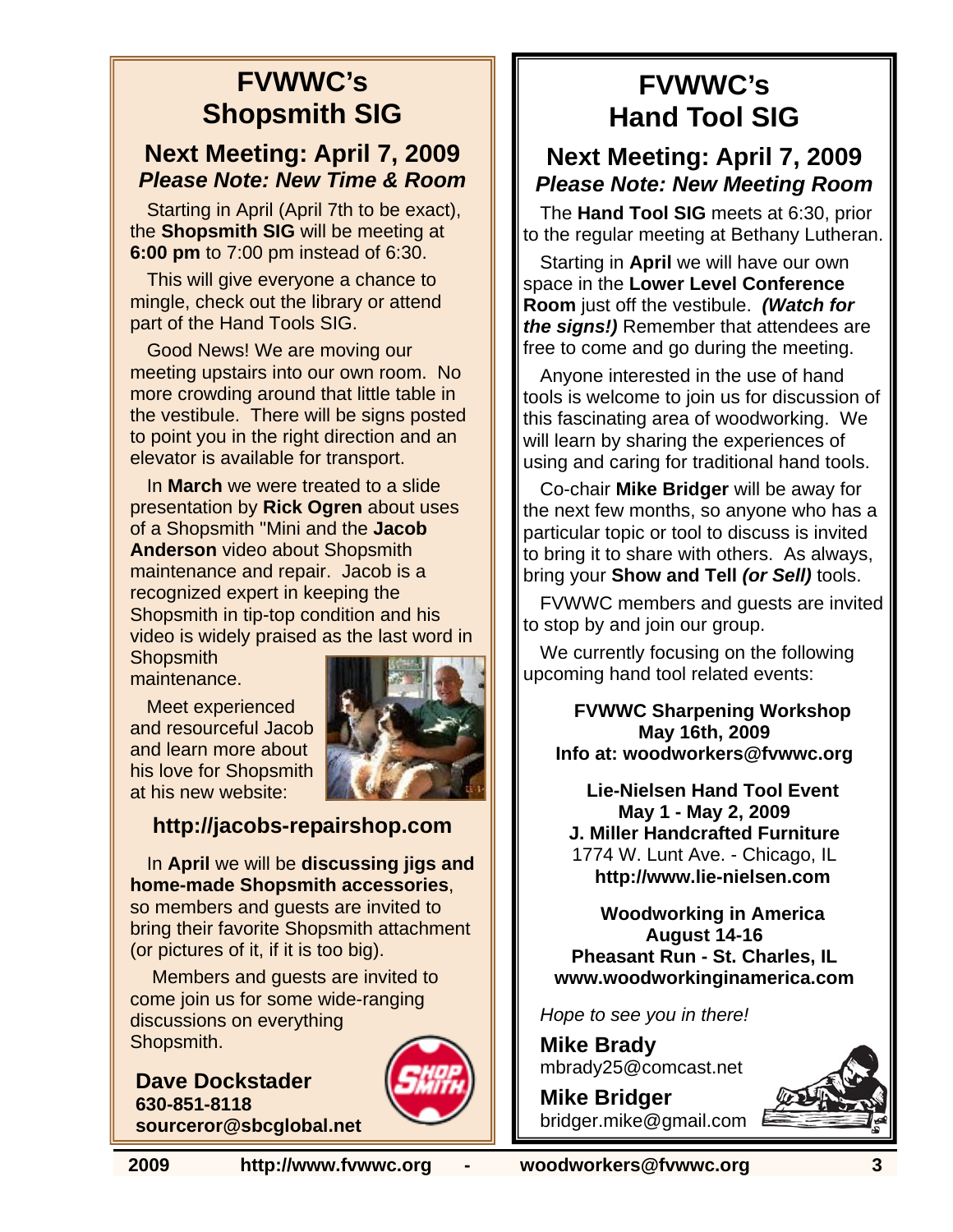# **CLASSIFIED**

# **FOR SALE White Oak Lumber**

I have about 96 pieces of White Oak in my barn and it is way more than I can use. The boards have been stickered and stacked since 1983. They are rough and have been air dried for about ten years stashed away in a garage. I attached a photo of the pile and a close up of a boards. You can see it is beautiful stuff!

Here are some sizes:

¾ **Boards range from 5" to 12" wide.** 

¾ **I have a lot of them that are 6"x10'** 

¾ **They are 5/4 and 8/4 thick** 

¾ **Lots in between too!** 



Special To Fellow FVWWC Members: For club members, I am only asking \$2.00 / bf for 5/4 and 2.75 for 8/4. Committed buyers - *ONLY!* 

Thanks!

**Larry Schnitker** 

lschnitker@sbcglobal.net 630-377-2065 (home) 630-802-2065 (cell)

# **FOR SALE Vintage Tools**

- ¾ 50's Era 24 inch (lots of cast iron) **Craftsman scroll saw** - \$50.00
- ¾ **Delta 9" Tablesaw**, of about the same vintage. - \$10.00
- ¾ **Delta Drill Press**, made to be part of one of Delta's combination tool setups but can be used alone easily, - \$20.00.

Walter Schwartz 847-697-5668 (South Elgin)

# **FOR SALE**

¾ **Craftsman 10" Radial Arm Saw**: \$50.00

Rich Schulte rschulte16546@sbcglobal.net (815) 436-3485 (Plainfield)

# **LOCAL RESOURCES**

**CARVING TOOLS, KITS, BOOKS, ETC.:**  Contact **Light Jewelers**, 1040 N. Lake St., Aurora, IL - (630) 892-3830 or see **Roger Light** at a meeting.

**LATHES, TURNING SUPPLIES, TOOLS, BOOKS, ETC. (As seen in Penn State Ind. Catalog):** Contact **Rich Rossio** at **L & R Collectibles and Glass** - (815) 838- 7686 or at disoorder@aol.com.

**6V UV BLACK LIGHT PEN LIGHTS:**  Contact **Sheri Kohout**, **The Incurable Collector**, sheriko@sbcglobal.net or at a meeting. See her online at: **www.ultravioletblacklight.com**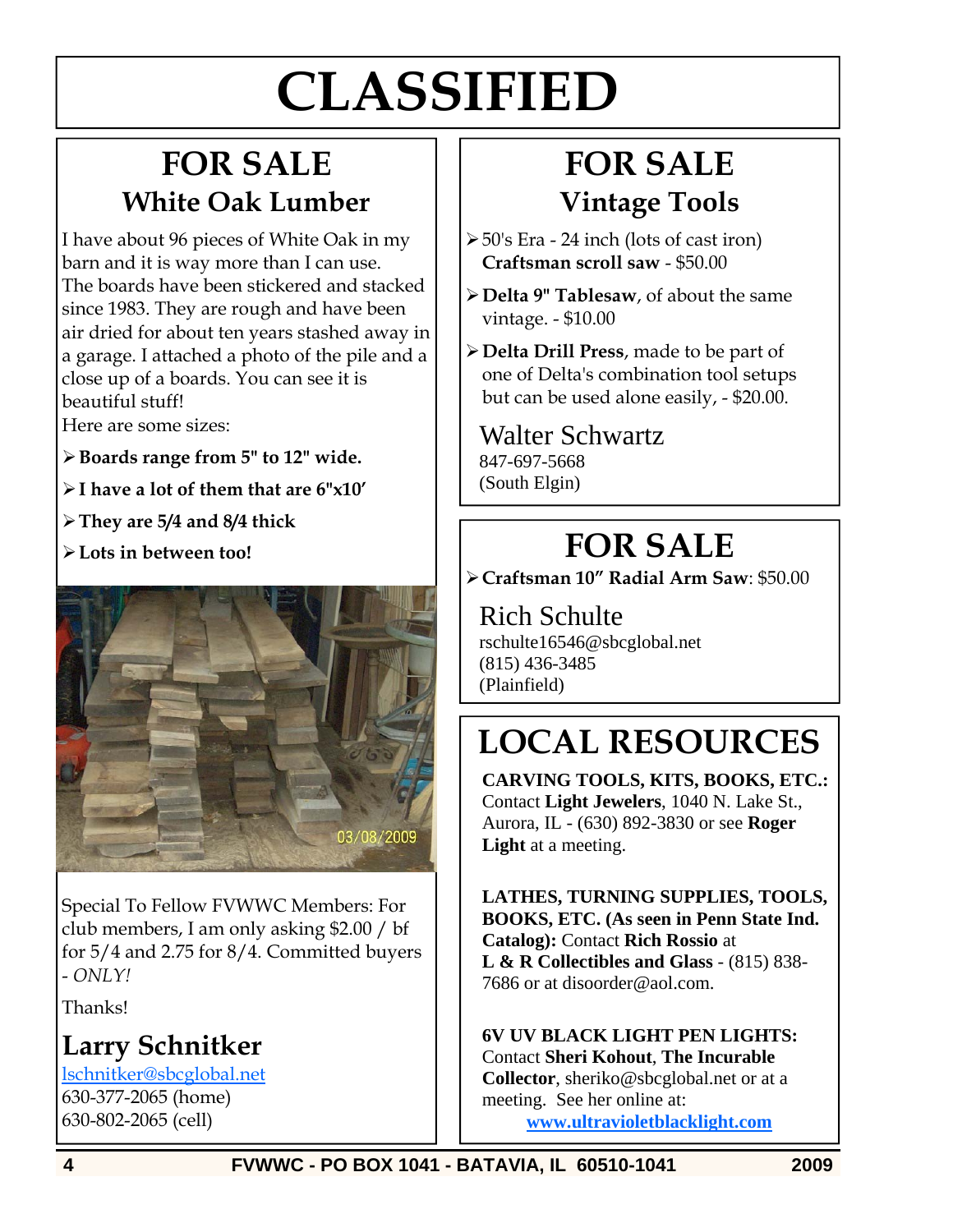# **CLASSIFIED**

# **WANTED**

¾ **Beall Wood Buff Kit #141069**: The cloth buffing wheels, the bars of compound, and the aluminum motor adapter.

Will also buy individual parts, especially buffing wheels!

## **Mike Madden**

630-759-5119 gailmadd@yahoo.com



# **WANTED Wood**

 $\triangleright$  Will buy from 1 pc. to bulk lot of hardwood lumber, shorts, blanks & cutoffs in Cherry, Walnut, Mahogany, Redwood, etc.

> **Ron Gilkerson** Phone: (630) 879-8756 (Voice Mail) E-mail: rongilker@hotmail.com

## **Attention FVWWC Members**

**List your For Sale/Wanted Items Free!**  *Remember: A picture is worth a 1,000 words!!!*  Internet listing on FVWWC site also available.

**Contact FVWWC Editor/Webmaster, Linda G. Christensen for details: (630) 551-7653 or woodworkers@fvwwc.org** 

## **A Good Idea Made Even Better!**

In the October 2008 newsletter a bandsaw trick of mine was printed. Right before submitting the tip, I successfully made four finials and pendants using my technique. I recently went to make another and found out, the hard way, that there was a problem with my original technique.



You had to hold onto the sled very tightly during the second round of cuts as the end of the work was not supported. If you let loose for a second the bandsaw pulled the work down, crimping and breaking the blade. It was really quite startling when this happened to me.

I have now developed a way to improve the sled which makes it absolutely fool proof. I added sides to the sled to support the work as shown in the attached photos.

#### **Dan Miller**

847-697-3370 www.gifford-park-assoc.org



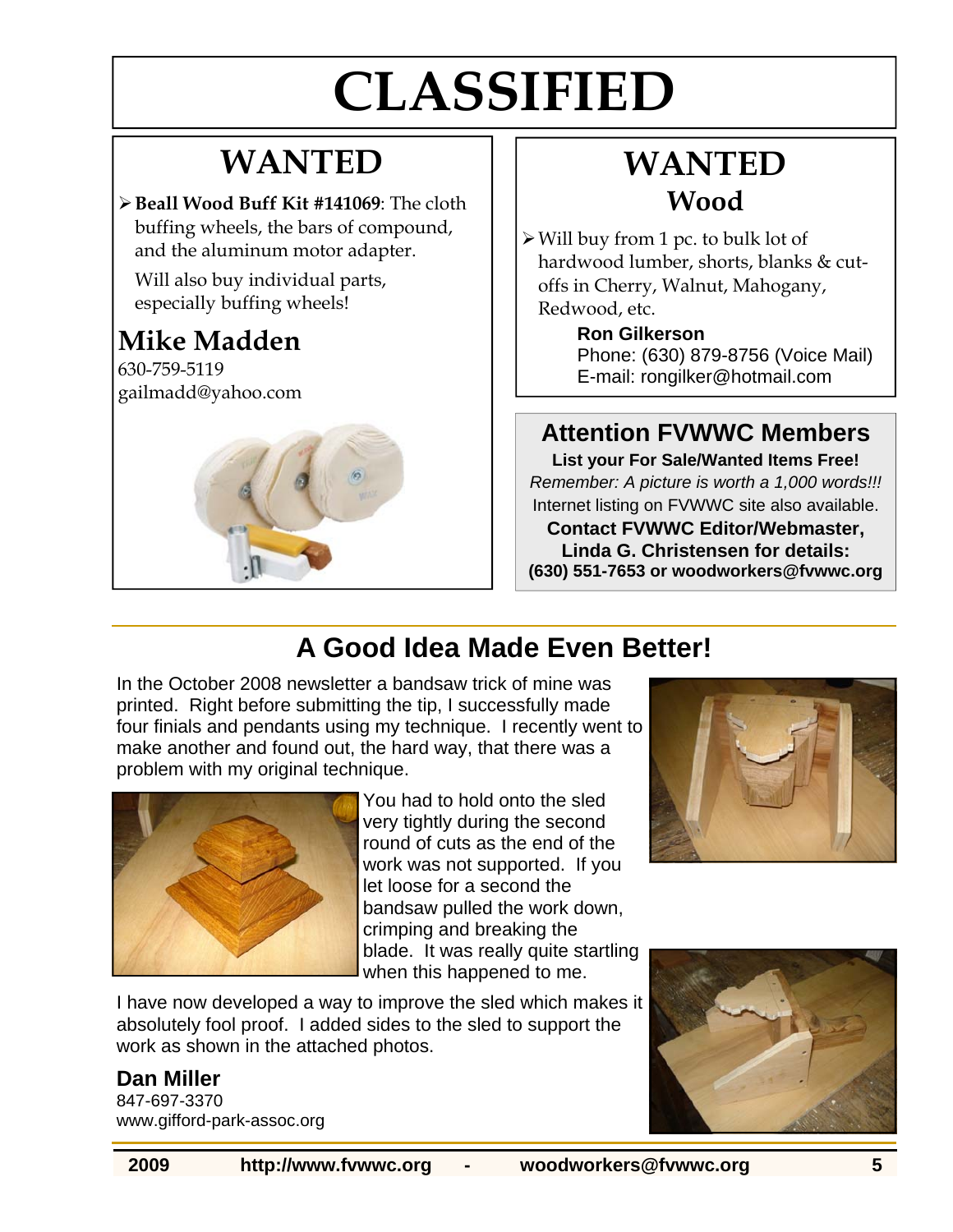

### **Show & Tell March 2009 Matt Gauntt, MC**

Participating members were:

- ¾ **Stan Anderson:** *Industrial Strength* **"I" & "H" Beam Bookends** of Oak with Golden Oak Finish and Poly-Satin finish.
- <sup>¾</sup>**Don Carkhuff: "Gun Stuff"** of Curly Maple with H2O Based Dye & **Triangle Handout.**
- ¾ **Dave Dockstader: Knitting Swift** made of Oak with a Minwax "English Chestnut" & Wax finish.
- ¾ **Howard Van Valzah: Refurbished Hand Planes** finished with Lacquer.

#### *...Hope to see more of you next month!*





**6 FVWWC - PO BOX 1041 - BATAVIA, IL 60510-1041 2009**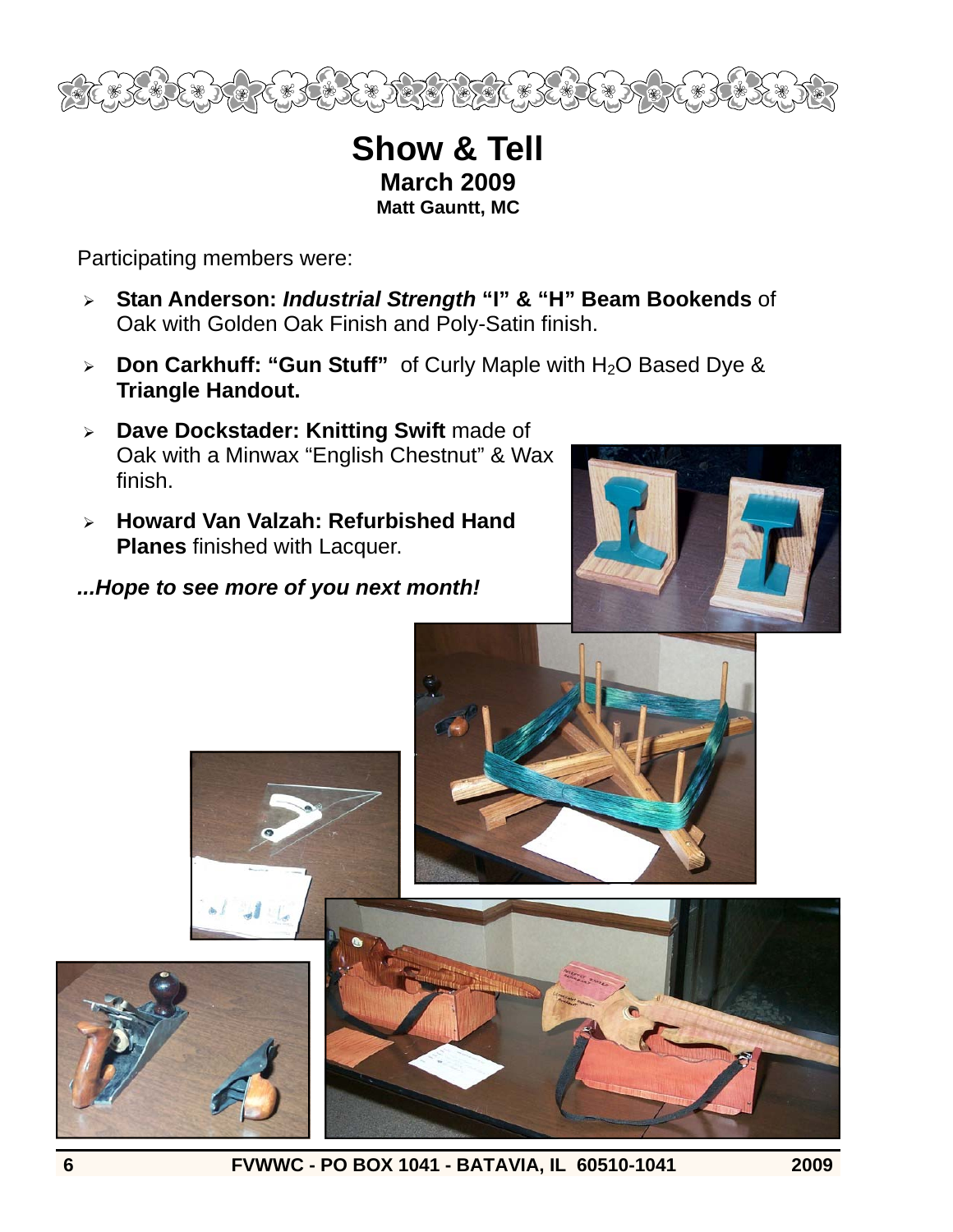

**WIA Conference** will be held at **Pheasant Run Resort - St. Charles, IL August 14 - 16**. This year's theme will be: **"Furniture Design & Craftsmanship"** Complete details at: **http://www.woodworkinginamerica.com**



## **Reminder:**

Fox Valley Woodworking Club, Inc. Members get a 15% Discount from out good friends at Hartville Tool!

Just identify yourself as a member to qualify...*They will know if you are eligible!!!*